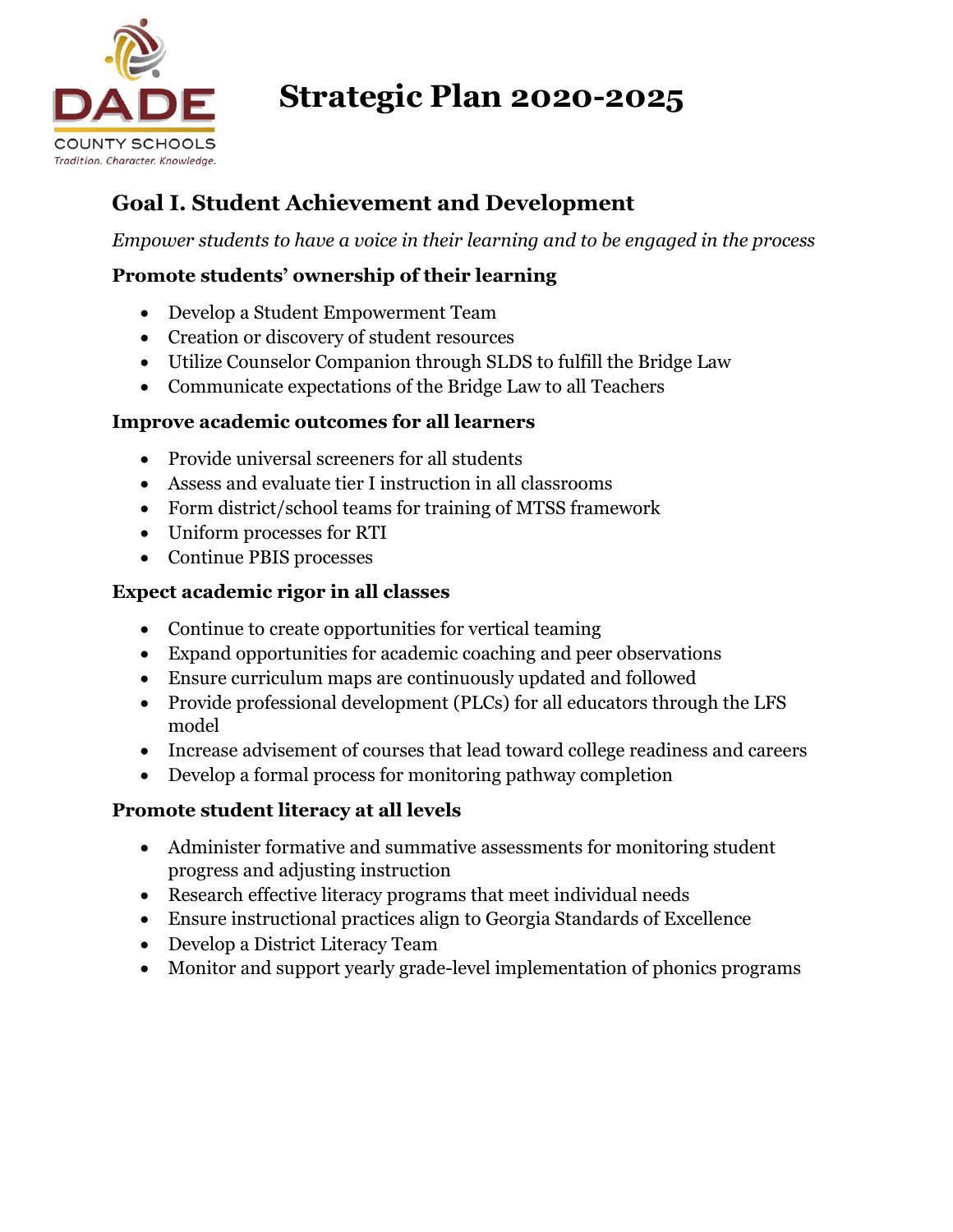## **Goal II. Safe and Inspiring Climate**

*Promote a Safe and Inspiring Climate for students and staff*

#### **Ensure students social and emotional needs are met**

- Provide more opportunities of individual and group counseling sessions for students
- Continue utilizing Positive Behavior Interventions and Supports (PBIS)
- Increase professional development to train staff on recognizing social and emotional needs of students

### **Promote Character Education**

- Continue to provide district-wide Character Education Committee
- Continue having incentives for the promotion of Character Education
- Continue involving the community, local businesses, and other organizations to promote Character Education

### **Maintain safe and orderly environments**

- Provide professional development on newly purchased crisis management technology software and hardware
- Implement crisis management technology to reduce emergency response time
- Develop Safety Teams at each school

## **Promote healthy and engaging physical activities for students**

- Provide initial and ongoing professional development to physical education staff
- Provide professional development to all teachers on incorporating physical activities in classrooms
- Develop and implement a Fitness Education Plan modeled after the current Character Education Plan

## **Maintain a caring culture and professional climate**

- Provide initial and ongoing professional development to all staff on mental health and social/emotional needs awareness
- Increase the number of individual and group counseling sessions for students
- Continue to implement PBIS
- Implement Georgia Online MTSS/SST through SLDS
- Adopt a Social Emotional Learning (SEL) curriculum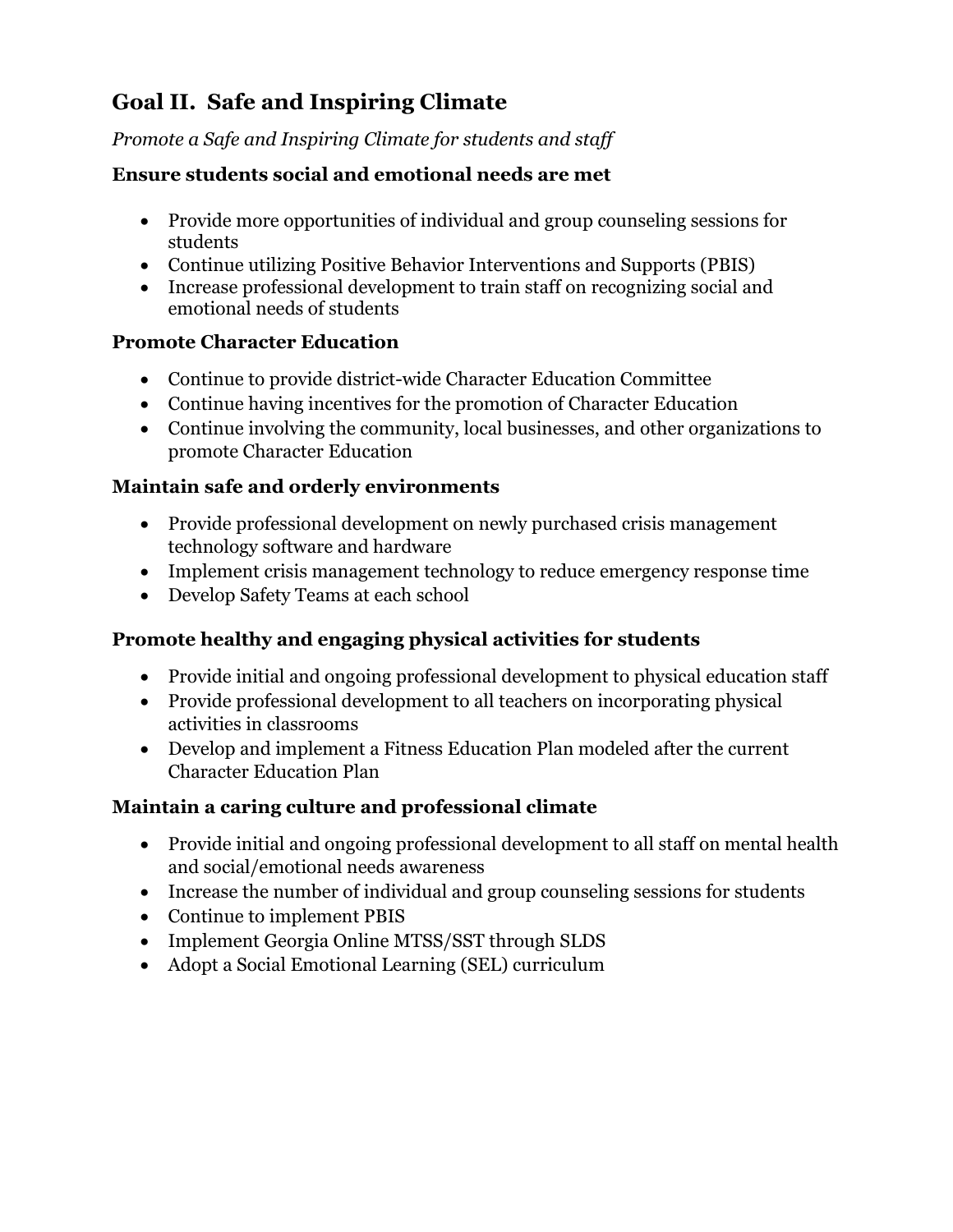## **Goal III. Stakeholder Engagement**

#### *Provide opportunities for two-way communication by engaging stakeholders*

#### **Provide opportunities for two-way communication**

- Utilize social media and other technology platforms to enhance two-way communication strategies
- Engage stakeholders through the use of digital and/or virtual platforms
- Conduct stakeholder meetings using electronic platforms to increase stakeholder participants
- Conduct internal & external communication audits to identify gaps in two-way communication
- Promote two-way communication opportunities and solicit feedback using a variety of strategies

#### **Provide opportunities for stakeholder engagement**

- Ensure district & school activities are posted on the district calendar (BIG Calendar) to advertise engagement events
- Send multiple invitations to stakeholders for community engagement meetings
- Provide opportunities for stakeholder participation at school events
- Increase opportunities for stakeholder engagement
- Offer parent engagement parent training & conferences

#### **Increase meaningful stakeholder partnerships**

- Increase business, non-profit, and higher education stakeholders to support district and school improvement initiatives
- Increase the amount of participation of district and school-level administrators with civic and community groups
- Promote and expand initiatives for business and community partners to work collaboratively with Dade County Schools
- Create a formal process for establishing organizational partnerships
- Strengthen partnerships with RESA, and institutions of higher ed
- Plan an annual recognition celebration for stakeholder partners

## **Goal IV. Employee Development**

*To recruit and hire an effective staff, ensure a positive work environment, provide professional development*

## **Identify, recruit, and hire high-performing staff**

- Create a marketing strategy to attract candidates for the various job openings in Dade County Schools
- Develop uniform strategies to identify staffing needs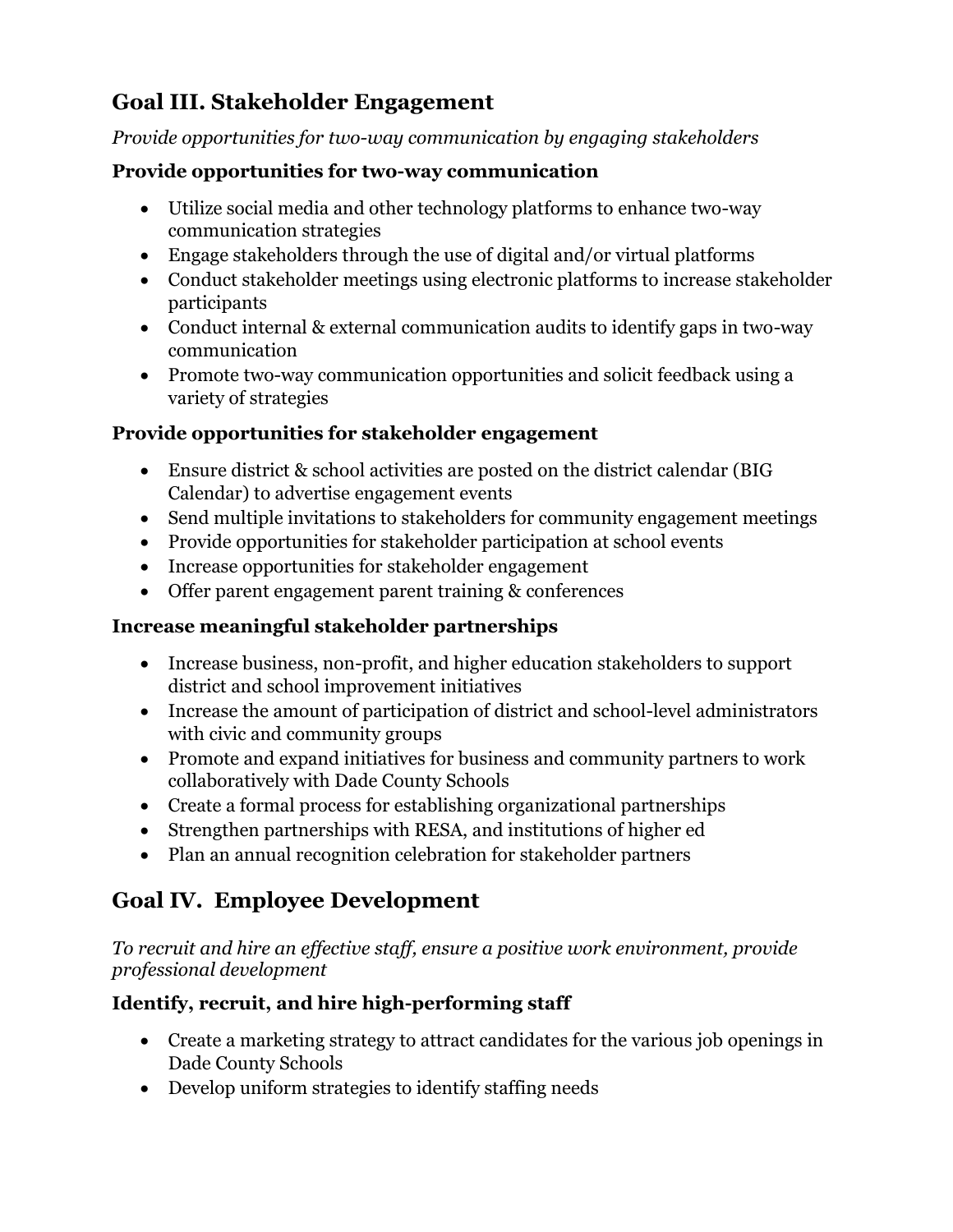Attend recruitment opportunities to meet district needs and communicate with appropriate stakeholders

## **Retain and develop high-performing staff**

- Create an employee mentorship committee to oversee the program for mentors and mentees
- Create uniform processes (induction, mentoring expectations, graduation) for mentorship programs in all departments
- Develop criteria to identify effective mentors
- Review current teacher mentorship program to assess strengths and weaknesses
- Create and distribute a mentorship survey at year end for mentors and mentees
- Revise meeting calendar, topics, and presenters based on survey and current mentorship program review annually mentors and mentees
- Review the mentorship program annually to assess strengths and weaknesses

## **Ensure a positive work environment**

- Reestablish and clearly define the role of the Kitchen Cabinet Member
- Create and review the annual "3 Questions" survey: What are our strengths?

What are our weaknesses? What are opportunities for improvement?

## **Goal V. Fiscal Accountability**

*Provide opportunities for stakeholders to see internal processes for maintaining transparency of budget, facilities, Capital outlay, technology resources, grants, and ensure the effectiveness of all program.* 

## **Maintain a transparent budget process**

- Create a Citizens' Academy
- Continue to provide stakeholder opportunities to attend open public meetings or view online budget hearings, tax meetings, and other fiscal information
- Continue to provide transparent board agendas
- Continue to share data with stakeholders through newsletters, annual report, social media

## **Evaluate programs to ensure effectiveness**

- Create Superintendent's Student Advisory Board
- Create Principal's Student Advisory Board
- Create SNP Student Advisory Board
- Create a preventative maintenance schedule checklist for all facilities
- Create facilities inspections committee
- Conduct bus inspections on all buses
- Conduct observations, utilize data, and financial efficiency of instructional resources throughout the school year